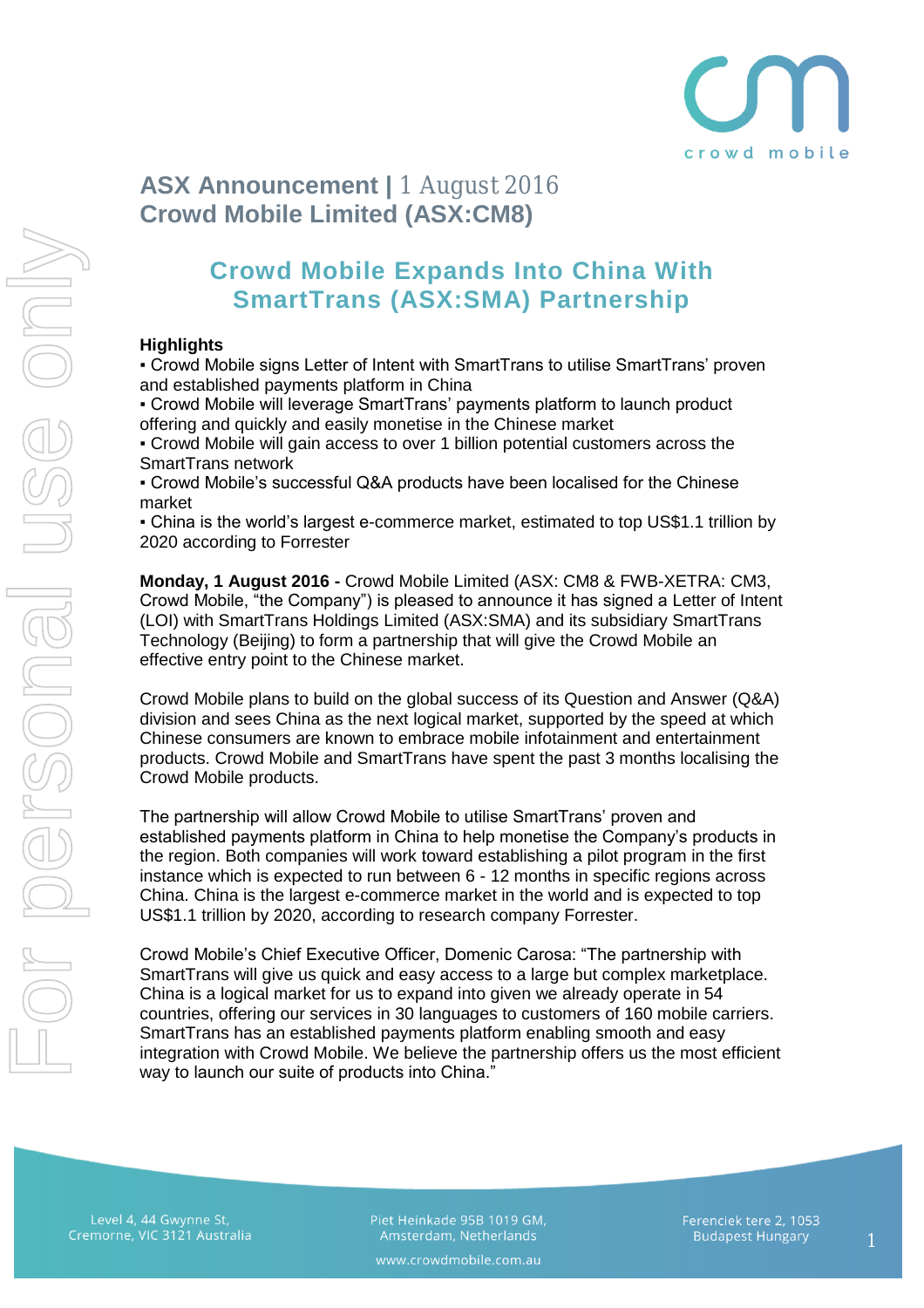

SmartTrans' Chief Executive Officer, Bryan Carr: "We believe that Crowd Mobile's mobile suite of quality and engaging products will be as well received in China as it has in other countries. The partnership offers both our companies an opportunity to generate significant revenues from one of the fastest growing mobile markets in the world. SmartTrans has the ability to access and bill more than 1 billion users across China Mobile, China Telecom and China Unicom in China. The opportunity for our partnership with Crowd Mobile is significant."

Crowd Mobile's localized launch product is illustrated in Appendix A.

-ENDS-

**For further information, please contact:**

Domenic Carosa **Maguita Maguire** Julia Maguire Chief Executive Officer The Capital Network M: +61 411196979 / +31 611227235 M: +61 419 815 386 E: dom@crowdmobile.com E: julia@thecapitalnetwork.com.au

# **Crowd Mobile Community Community Crowd Mobile Media enquires**

# **www.crowdmobile.com**

### **About Crowd Mobile**

Crowd Mobile is a mobile-first company with a world-leading 'Q&A' platform, providing personalised expert advice, and a subscription service giving users access to games, infotainment and security products. We operate across 54 countries and 30 languages and have partnered with more than 160 mobile carriers, allowing users to pay for products and services through their mobile phone or with Google or Apple Pay. Crowd Mobile has developed a diverse range of products in the m-payment, entertainment and infotainment space and is listed on Australian and German stock exchanges (ASX:CM8, FWB-XETRA:CM3).

### **About SmartTrans Holdings**

SmartTrans Holdings Limited (ASX:SMA) is a leading Australian technology and software provider that has developed a mobile and online billing and payment platform for the China market. The company has agreements in place providing billing with China Mobile, China Telecom, China Unicom, UnionPay, Alipay and WeChat Pay. With the growing use of the smartphone as a billing device in China, the company has experienced significant uptake of its technology in that market. SmartTrans has also developed cutting-edge proprietary logistics software which is used by some of Australia's leading blue-chip organisations who have long term contracts in place with the company. SmartTrans is assessing growth opportunities for its logistic offering in China to complement its mobile and online payments platform.

Level 4, 44 Gwynne St, Cremorne, VIC 3121 Australia Piet Heinkade 95B 1019 GM,

Ferenciek tere 2, 1053 **Budapest Hungary**